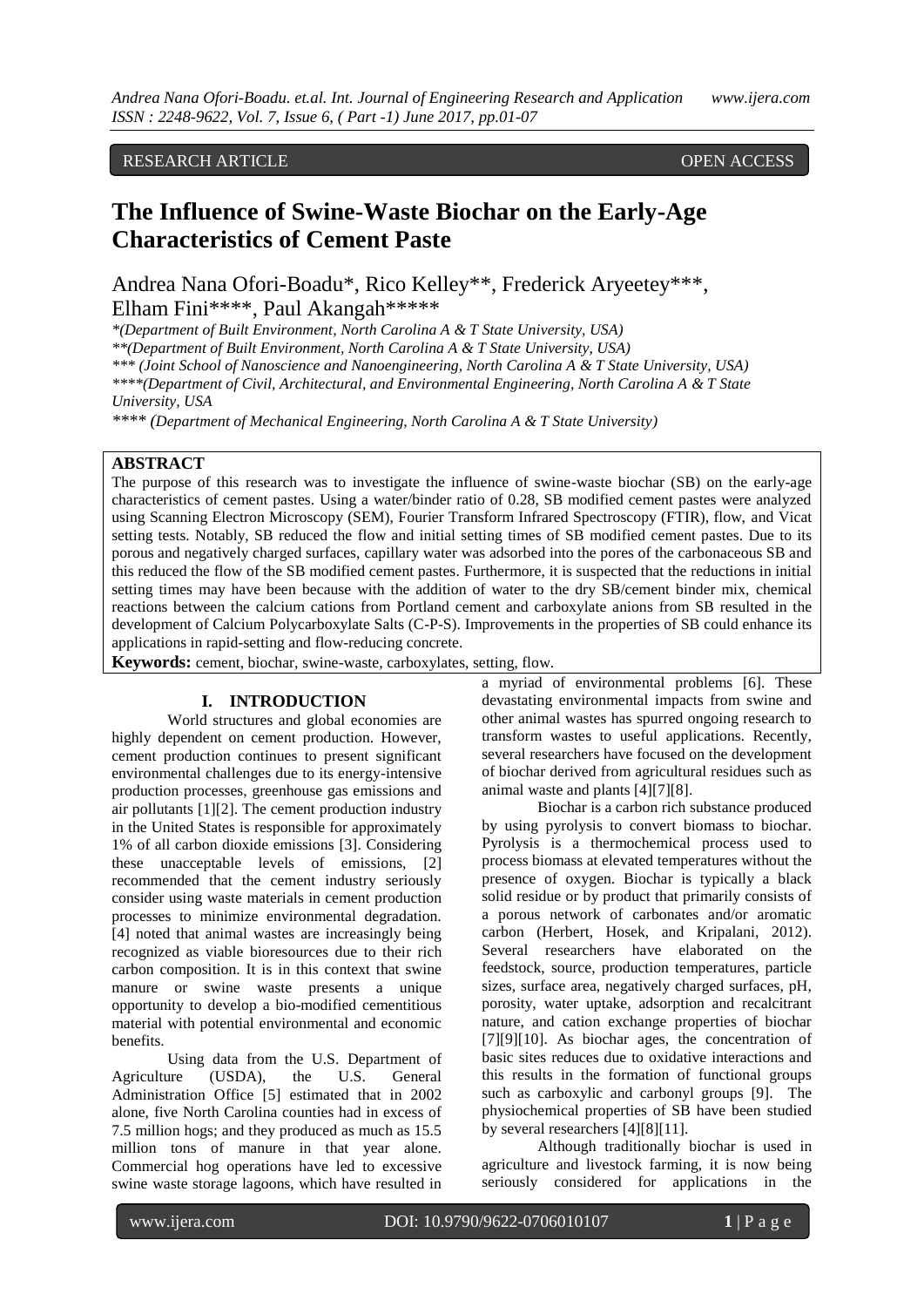construction industry [12][13]. [12] emphasized that biochar has excellent insulating properties, improves air quality, soaks moisture, protects from radiation and allows buildings to be turned into carbon sinks. [14] found that SB improved dispersion and liquid retention in asphalt concrete, while enhancing oxidation resistance. Biochar in buildings could reduce environmental degradation [12].

#### **1.1 Purpose of the Study**

The main purpose of this research was to investigate the influence of SB on the early-age characteristics of SB-modified cement pastes. Specifically, the research objectives focused on influence of SB on the setting and flow of cement pastes. Considering the dilution effect of partially replacing cement with SB, it was hypothesized that the partial replacement of Portland cement with SB would influence the flow and setting of cement pastes. However, the extent of this influence is yet to be understood as no previous studies are known to have conducted this investigation.

#### **II. EXPERIMENTAL MATERIALS AND METHODS**

Type 1/1A normal Portland cement as specified by the American Society for Testing Materials (ASTM C-150) was purchased from a Home Depot store in North Carolina. It had a specific gravity of 3.15 and a pH between 12 and 13. Portable water was obtained from the faucet at a sink in the Soils Laboratory at North Carolina Agricultural & Technical State University. SB is a black carbon-rich powdery substance which is a residue from a thermochemical process used to convert swine manure into bio-oil [15]. It was obtained from the Sustainable Infrastructure Material (SIM) lab at North Carolina Agricultural & Technical State University. Table 1 shows the mix design for the cement pastes used in this research study.

|  |  |  | <b>Table 1. Mix Design</b> |
|--|--|--|----------------------------|
|--|--|--|----------------------------|

| Mix                | Cement | SВ     | Water/Binder |
|--------------------|--------|--------|--------------|
| Design             | $\%$ ) | $\%$ ) | Ratio        |
| <b>SB0.00</b>      | 100.00 | 0.00   | 0.28         |
| SB1.25             | 98.75  | 1.25   | 0.28         |
| SB <sub>2.50</sub> | 97.50  | 2.50   | 0.28         |
| SB5.00             | 95.00  | 5.00   | 0.28         |
| SB10.00            | 90.00  | 10.00  | 0.28         |

Following the mix design for the five different specimens listed in Table 1, the different components (SB, cement, and water) were weighed. The next step involved a dry binder mixing process which involved SB and cement. SB was manually mixed with cement until a uniform binder mix was

obtained. The mixing forces generated were used to overcome the cohesive interparticle van der Waals' forces present in SB clusters. Furthermore, electrostatic interactions between the negatively charged SB and cement enhanced SB adsorption on to cement particle surfaces, thereby creating a more uniform mix [16]. Consequently, the dry mixing process reduced the agglomeration of SB, enhanced its dispersion in cement powders, and improved the uniformity of the dry binder mix. After the dry binder mixing, the ASTM wet mechanical mixing process (ASTM C305-14*)* for cement pastes was followed [17].

The ASTM C1437 standard test for the flow of hydraulic cements was used to assess the impact of SB on the flow of cement pastes [18]. After placing the specimens on the flow table, the flow table was dropped 25 times. Four different base diameter (d) readings of the spread cement paste specimen were taken at the four lines scribed on the flow table top. The average base diameter  $(d_a)$  was the sum of the four base diameters (d) divided by 4. The Flow Percent (F) is the resulting increase in the average base diameter  $(d_a)$  of the tamped specimen, expressed as a percentage of the original inside base diameter (D) of the mold (Equation 1).

$$
F = (d_a - D)/D \times 100
$$
 Equation 1

The ASTM C191 standard test was used for determining the time of setting of the cement paste specimens using the Vicat Needle Method [19]. The initial setting time was recorded when a 25 mm needle penetration was obtained.

The Fourier Transform Infrared (FTIR) spectroscopy test was conducted at room temperature to chemically characterize cement, swine-waste biochar, and cement pastes. FTIR tests were completed with a Varian 670 FTIR Spectrometer. Using wave numbers ranging from 4000/cm to 500/cm, the spectra of the specimens was used to detect the functional groups in the specimens. The Scanning Electron Microscope (SEM) - Carl Zeiss Auriga SEM-FIB Crossbeam Workstation was used to examine the microstructure of specimens. The specimens were placed on carbon conductive tabs on stub mounts, and then positioned in the SEM equipment for imaging. The SEM micrographs were used to describe the microstructure of specimens. Energy Dispersive Spectroscopy (EDS) analysis was used to provide elemental analysis of the specimens.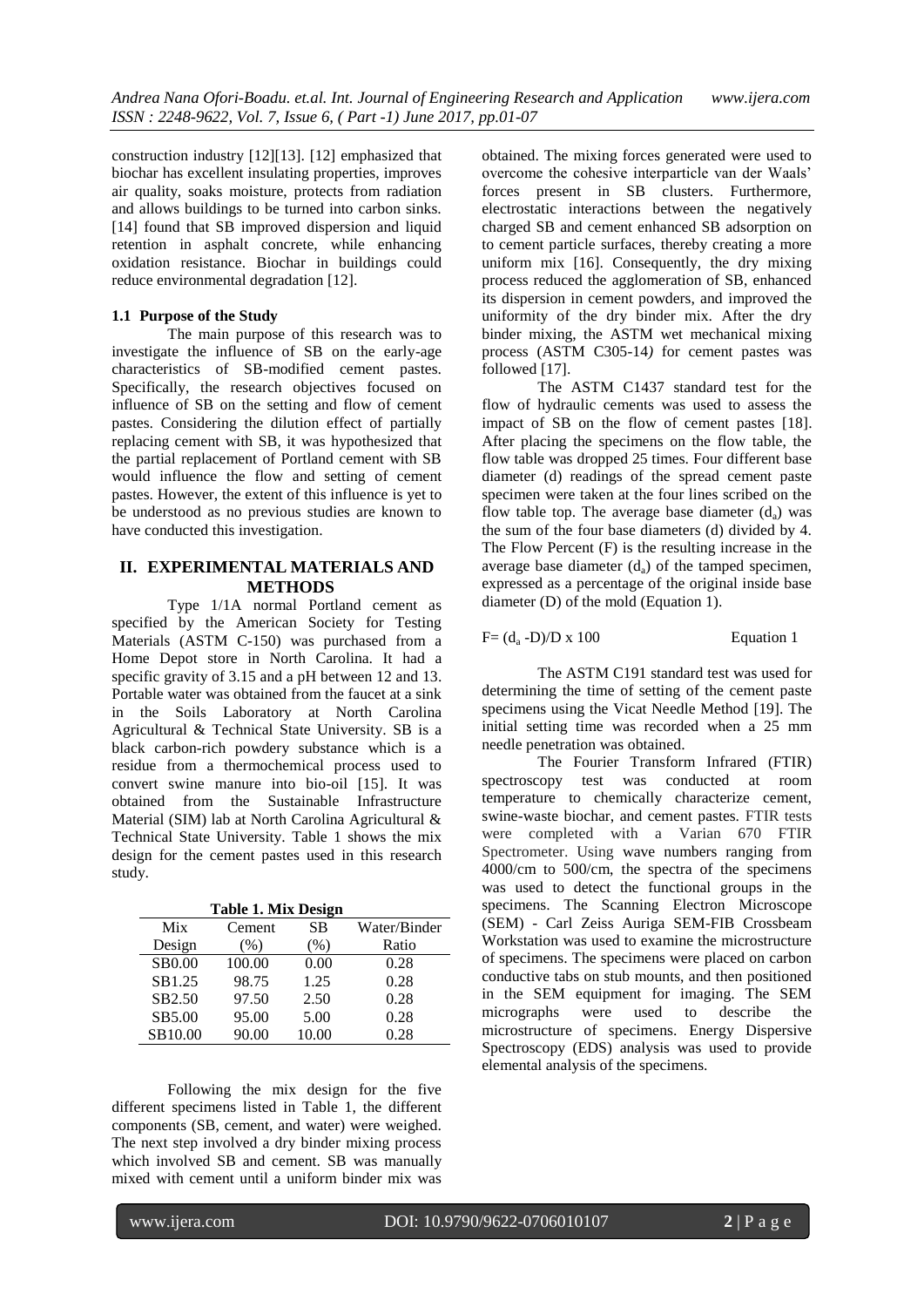### **III. RESULTS AND DISCUSSIONS 3.1 SEM and EDS of SB**

The SEM micrographs of SB clusters showed its rough exterior surfaces. The varying sizes of the amorphous SB clusters are shown in Figure 1.



**Fig. 1.** SEM micrographs of SB clusters, 1000x. (SEM image is by Dr. Kyle Nowlin)

The morphological SEM micrographs of the SB cluster showed in Figure 2 confirmed that SB has porous surfaces. The white clusters represent SB particles drawn together by van der Waals' interparticle cohesive forces. The darker areas on the micrographs represent the pores within the SB cluster. The high levels of porosity found on the negatively-charged surfaces of biochar are likely to increase the water adsorption characteristics of SB.



**Fig. 2.** SEM micrographs of SB cluster, 30,000x. (SEM image is by Dr. Kyle Nowlin)

SEM-EDS elemental analysis of SB showed the following key elements: carbon (54.02%); oxygen (30.60%); calcium (5.00%); silicon (0.95%); and aluminum (0.34%).

#### **3.2 FTIR spectra of SB and cement**

The FTIR spectra (Figure 3) showed a sharp doublet at  $2848 \text{ cm}^{-1}$  and  $2913 \text{ cm}^{-1}$ . This was for C-H bonds in alkanes in SB. The doublet feature at  $2330 \text{ cm}^{-1}$  and  $2360 \text{ cm}^{-1}$  corresponded to the presence of carbon dioxide, adsorbed within the SB micropores. The asymmetrical stretch at 1564 cm<sup>-1</sup> was assigned to aromatic C=C bonds and C=O bonds in carboxyl groups in SB. The asymmetric stretch centered around  $1465 \text{ cm}^{-1}$  for SB was likely for C-H bonds. Lastly, the C-O stretching bonds as demonstrated by the doublet feature observed at  $1060 \text{ cm}^{-1}$  and  $1002 \text{ cm}^{-1}$  was assigned to alcohols, ethers, carboxylic acids, and esters. These results are in agreement with [21]. The EDS and FTIR results strongly suggested the presence of carboxyl groups in SB.



**Fig. 3.** FTIR Spectra for SB and cement

Strong FTIR responses for cement at 1415  $cm<sup>-1</sup>$  and 1145  $cm<sup>-1</sup>$  confirmed the presence of carbonates and sulfates in Portland cement. The doublet feature at 920  $cm^{-1}$  and 875  $cm^{-1}$  was assigned to the Si-O asymmetric stretching vibrations, and characterized the presence of tricalcium silicates and dicalcium silicates. These results are in agreement with [22].

#### **3.3 Flow of SB modified cement pastes**

The presence of SB resulted in reductions in the flow of cement pastes. Figure 4 demonstrated that SB10.00 had the least flow percent (47%), while SB0.00 had the highest flow percent (77%). The consistent reduction in cement paste flow with increments in SB replacement percentages provided a strong indication that SB increased the viscosity of cement pastes, and this in turn reduced the flow of cement pastes.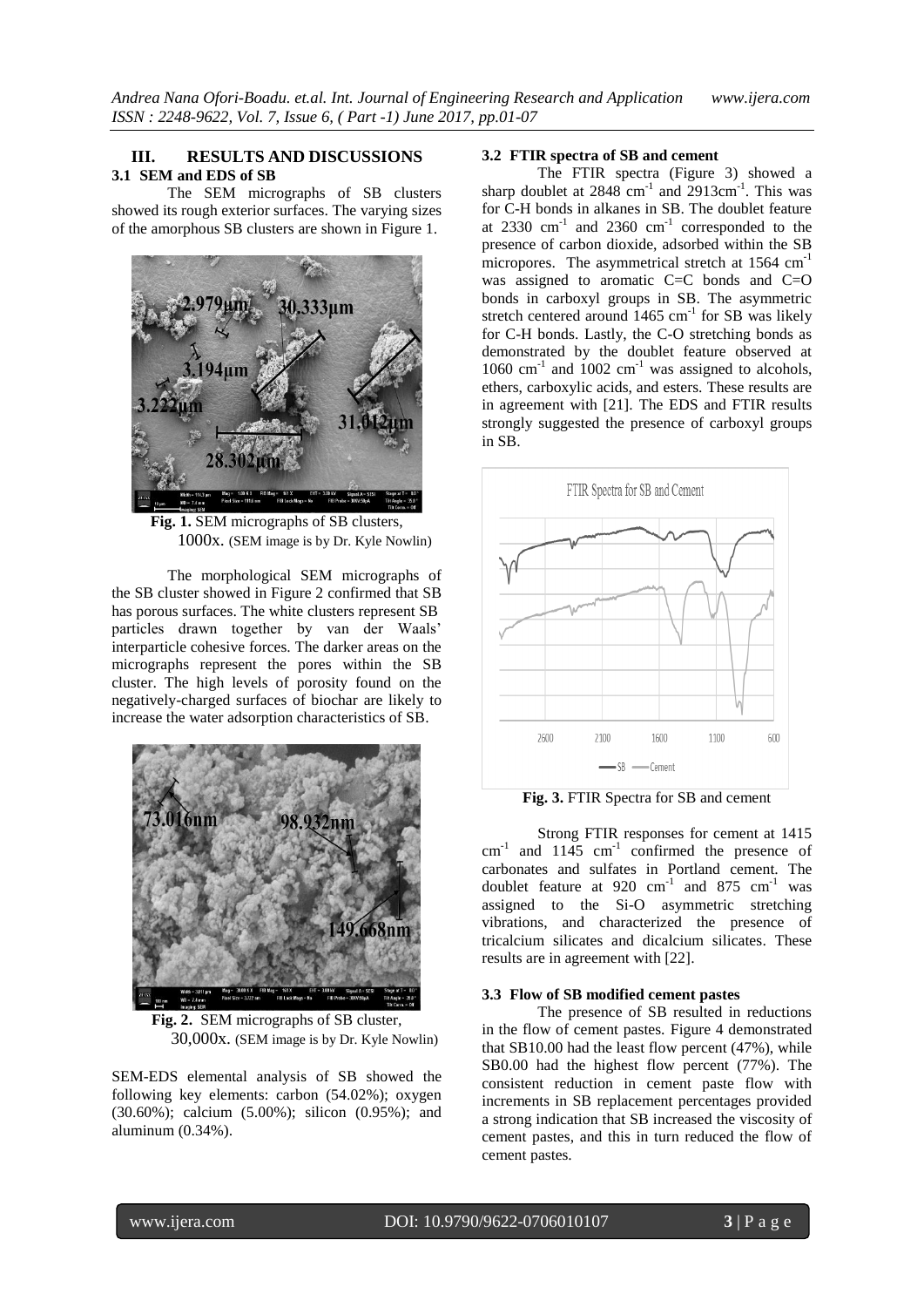The reduction in the flow of cement pastes with SB may be attributed to SB's carboxyl functional groups that generated negative charges on the porous surfaces of SB. As soon as the mixing water was added to the cement and SB binder mix, a portion of the capillary water was adsorbed into the pores on the surfaces of the carbonaceous SB. This was as a result of the electrostatic interactions between the positively charged hydrogen ions from water and the negatively charged  $\pi$ -electrons associated with the shared electron cloud from either the C=O or the C=C bonds in SB [23].



**Fig. 4**. Flow of cement pastes

Furthermore, due to its high surface areas and its high porosity, a pore-filling mechanism began and progressed within a short time as water was sucked into SB pores through capillary forces that attracted water into SB pores. The retention of a portion of the mixing water in the SB pores reduced the available mixing water. Consequently, higher replacement percentages of SB resulted in further reductions in the capillary water. This resulted in the closer packing of binder particles, as there were reductions in the inter-particle distances. Consequently, cement and SB particles were positioned much closer together, thereby increasing viscosity and reducing the flow of the SB modified cement pastes.

 At a constant water/binder ratio, as the replacement percentage of SB was increased and that of cement was decreased, the flow of cement paste was reduced. As such, cement pastes with higher percentages of SB will require higher water/binder ratios in order to increase the availability of mixing water. This should improve flow and workability. This finding was in agreement with [3], who emphasized that the high carbon content of plant-based biochar in mortar increased the demand for water and thus affected workability. This flow-reducing characteristic of cement pastes modified with SB presents the potential for

developing flow-reducing binders as suggested by [3].

#### **3.4 Setting of SB modified cement pastes**

The presence of SB reduced the initial setting times of cement pastes; however, the setting times for all the cement pastes with SB in this study were still within the acceptable limits prescribed by ASTM. Figure 5 showed a consistently negative relationship between SB replacement percentages and the initial setting times of SB modified cement pastes. This demonstrated that the setting times of cement pastes decreased with increments of SB in the cement pastes. With the 10% SB replacement, the initial setting time of SB10.00 encountered a 30% reduction when compared to SB0.00. This inferred that the typical dormant period of cement paste hydration was reduced, possibly, because of chemical reactions that may have occurred following the addition of SB.



 **Fig. 5.** Initial setting times of cement pastes

The difference between the initial setting times of cement pastes with SB and the control cement pastes may be attributed to the development of Calcium Polycarboxylate Salts (C-P-S). This was initiated when water was added to the dry cement and SB binder mix. It is suspected that chemical reactions involving carboxylate anions from SB and calcium cations from cement resulted in the formation of C-P-S. C-P-S is known to have rapid setting cementitious characteristics and is commonly used in dentistry [24][25].

Figure 6 shows the spectra for SB10.00 at ages 1 minute and 180 minutes following the addition of mixing water to the dry SB/cement binder mix. The presence of C-P-S is confirmed by the shifts shown in this FTIR spectra. These important shifts provided some insights into the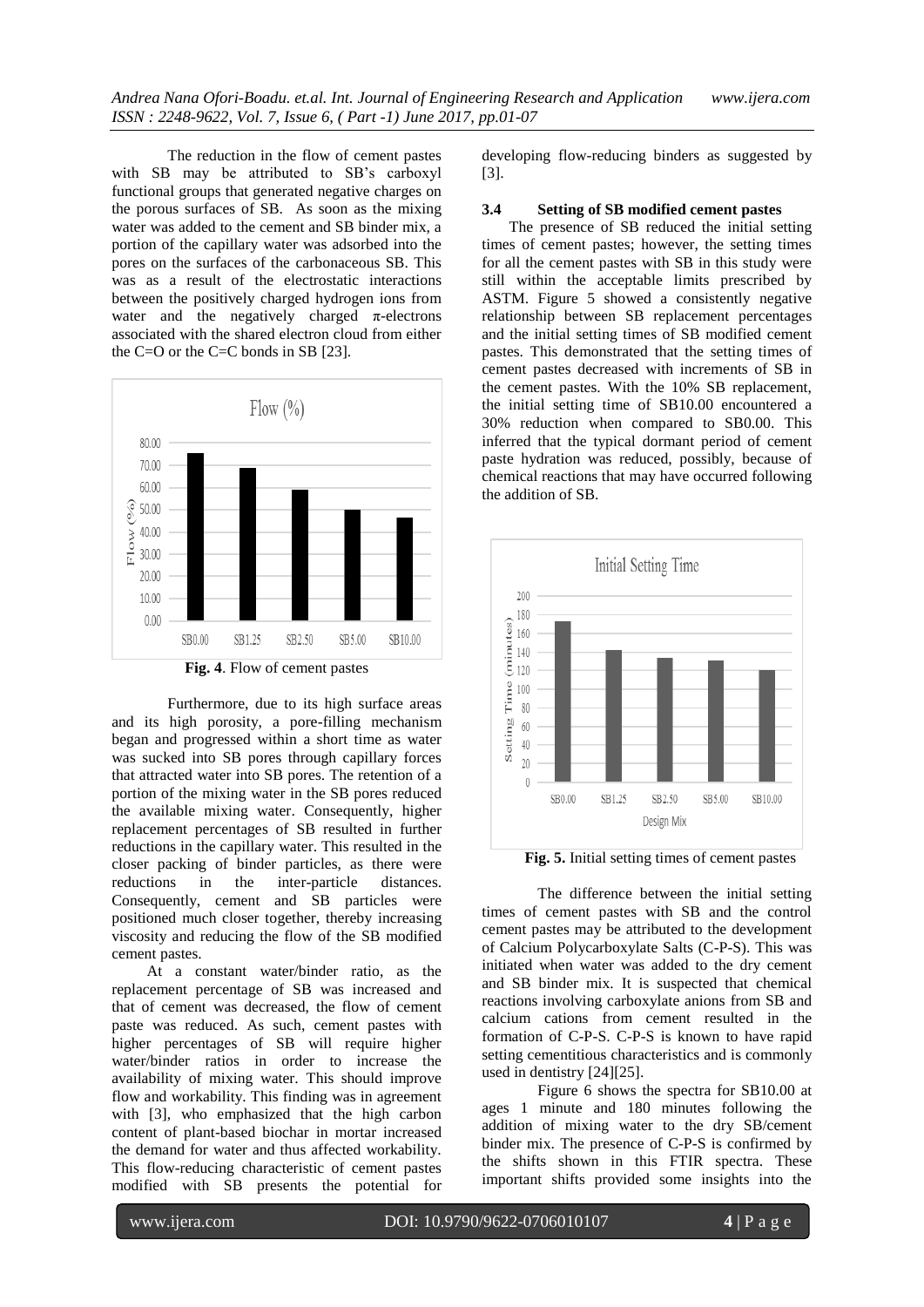chemical reactions that occurred within cement pastes with SB.



**Fig. 6.** FTIR spectra of SB10.00

 Compared with the 1-minute spectrum, a reduction in the O-H stretch  $(3350 \text{ cm}^{-1})$  was observed in the 180-minute spectrum. This occurred because capillary water was consumed during the chemical reactions that resulted in the development of both Calcium-Silicate-Hydrates (C-S-H) and Calcium-Polycarboxylate-Salts (C-P-S). Furthermore, a reduction in the stretch at 1630 cm<sup>-1</sup> and emerging weak stretches at 1571 cm<sup>-1</sup>, 1538 cm<sup>-</sup>  $1$  and 1470 cm<sup>-1</sup> were observed in the 180-minute spectrum. These were attributed to the vibrations of carboxylate anions that have reacted with calcium cations to form C-P-S [26]. Slightly intensified C-H bonds for alkanes were observed at 2917cm<sup>-1</sup> and  $2850 \text{ cm}^{-1}$ . This is because with the reduction of capillary water, it was easier for the FTIR equipment to detect the presence of C-H bonds. Furthermore, the emergence of the stretch at  $1010 \text{ cm}^{-1}$  was assigned to the C-O stretching in C-P-S. These results were in agreement with various researchers who have investigated polycarboxylate salts, particularly in the field of dentistry [26-29]

Together with the EDS results, these FTIR results demonstrate the development of C-P-S which reduced the setting times of SB modified cement pastes. This is because the development of C-P-S resulted in the creation of additional nucleation or

seeding sites that enhanced the precipitation of more hydrates in the pore space. [30] explained that additional nucleation sites form within the pore spaces, while the typical cement hydration nucleation sites for C-S-H occur only on or near the cement particle spaces. Drawing from these results, SB has the potential for rapid-setting concrete applications.

Future research should investigate the impact of SB on the compression strength and surface hardness of SB modified cement pastes.

#### **IV. CONCLUSION**

The research findings revealed that swine-waste biochar influenced the early-age characteristics of SB modified cement pastes:

- The porous and negatively-charged carbonaceous surfaces of swine-waste biochar resulted in its adsorption of capillary water and this reduced the flow of the swine-waste biochar modified cement pastes.
- With the addition of water to the dry swinewaste biochar/cement binder mix, chemical reactions between carboxylate anions from swine-waste biochar and calcium cations from Portland cement resulted in the development of Calcium-Polycarboxylate-Salts.
- The development of Calcium-Polycarboxylate-Salts reduced the initial setting times of cement pastes modified with swine-waste biochar.

Considering its influence on the early-age characteristics of cement pastes, improvements in the properties of swine-waste biochar would allow its use in rapid-setting and low-flow concrete applications. In view of the fact SB is a waste product with carbon sequestration properties, its development could generate both economic and environmental benefits.

#### **ACKNOWLEDGEMENTS**

Primary funding for this research was through a faculty start-up award provided by North Carolina A & T State University through a United States Department of Education - Title III initiative.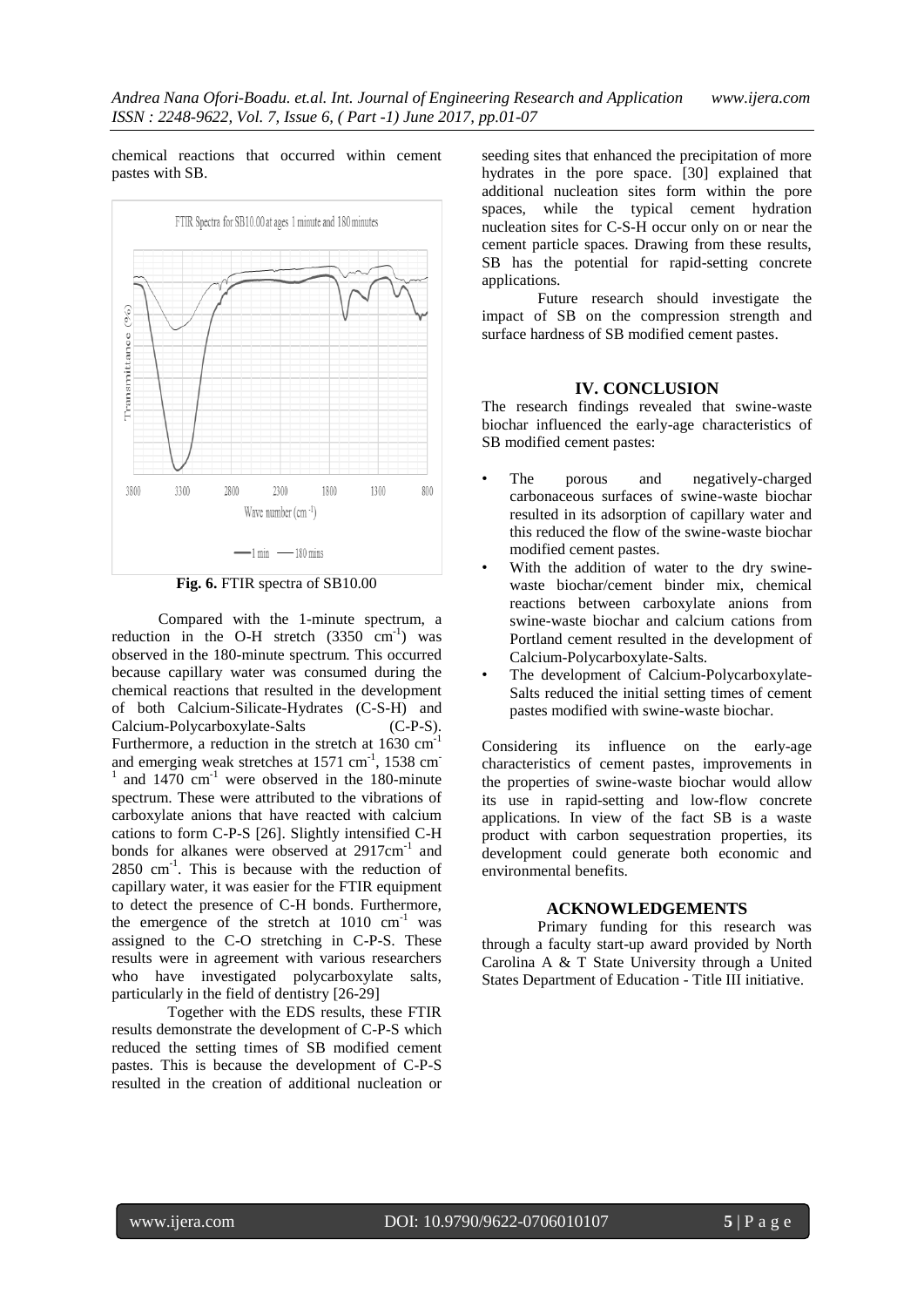#### **REFERENCES**

- [1]. Uwasu, M., Hara, K. & Yabar, H. World cement production and environmental implications. *Environmental Development (10),* 2014, 36–47.
- [2]. World Business Council for Sustainable Development. The cement sustainability initiative. Retrieved on December 26, 2016 from [http://www.wbcsdcement.org/pdf/CSI-](http://www.wbcsdcement.org/pdf/CSI-%20%20%20%20%20RecyclingConcrete-FullReport.pdf)[RecyclingConcrete-FullReport.pdf](http://www.wbcsdcement.org/pdf/CSI-%20%20%20%20%20RecyclingConcrete-FullReport.pdf)
- [3]. Choi, W. C., Yun, H. D., and Lee, J. Y. Mechanical properties of mortar containing bio-char from pyrolysis*. Journal of the Korea Institute for structural maintenance and inspection. 16*(3), 2012, 67 – 74.
- [4]. Tsai, W.-T., Liu, S.-C., Chen, H.-R., Chang, Y.-M., and Tsai, Y.-L. (2012). Textural and chemical properties of swine-manure-derived biochar pertinent to its potential use as a soil amendment. *Chemosphere, 89,* 2012, 198 – 203.
- [5]. U.S. Government Accountability Office (GAO) (2008). *Concentrated Animal Feeding Operations.* Retrieved on November 1, 2016 fro[mhttp://www.gao.gov/new.items/d08944.p](http://www.gao.gov/new.items/d08944.pdf) df
- [6]. Aneja, V. P., Chauhan, J. P. and Walker, J. T. Characterization of atmospheric ammonia emissions from swine waste storage and treatment lagoons. *Journal of Geophysical Research, 105*(D9), 2000, 535 – 545.
- [7]. Jindo, K. Mizumoto, H., Sawada, Y. Sanchez-Monedero, M. A. and Sonoki, T. Physical and chemical characterization of biochars derived from different agricultural residues. *Biogeosciences, 11,* 2014, 6613– 6621.
- [8]. Cantrell, K. B., Hunt, P.G., Uchimiya, M., Novak, J. M., and Ro, K. S. Impact of pyrolysis temperature and manure source on physiochemical characteristics of biochar. *Bioresource Technology, 107*, 2012, 419 – 428.
- [9]. Herbert, L., Hosek, I., and Kripalani, R. The characterization and comparison of biochar produced from a decentralized reactor using forced air and natural draft pyrolysis. Retrieved on December 26, 2016 from [http://digitalcommons.calpoly.edu/cgi/viewc](http://digitalcommons.calpoly.edu/cgi/viewcontent.cgi?article=1047&context=matesp) [ontent.cgi?article=1047&context=matesp](http://digitalcommons.calpoly.edu/cgi/viewcontent.cgi?article=1047&context=matesp)
- [10]. Gray, M., Johnson, M. G., Dragila, M. I., and Kleber, M. (2014). Water uptake in biochars: The roles of porosity and hydrophobicity. *Biomass and bioenergy, 61,* 2014, 196 –205.
- [11]. Cao, X., Ro, K. S., Chappell, M., Li, Y., and Mao, J. (2011). Chemical structures of swinemanure chars produced under different carbonization conditions investigated by advanced solid-state C Nuclear Magnetic Resonance (NMR) spectroscopy. *Energy Fuels, 25,* 2011, 388 – 397.
- [12]. Schmidt, H. J. (2013). The Use of Biochar as a Building Material-Cities as Carbon Sinks. *ithaka-journal.net*. 2013. Retrieved on January 2, 2017 from http://www.ithakajournal.net/pflanzenkohle-zum-hauserbauen-stadte-als- kohlenstoffsenken?lang=en
- [13]. Chen, W., Chen, M., and Zhou, X. Characterization of Biochar Obtained by Co-Pyrolysis of Waste Newspaper with High-Density Polyethylene. BioResources, North America, 10(4), 2015, 8253 – 8267.
- [14]. Walters, R., Begum, S. A., Fini, E. H. and Abu-Lebdeh, T. M. (2015). Investigating biochar as flow modifier and water treatment agent for sustainable pavement design. *American Journal of Engineering and Applied Sciences. 8*(1), 2015, 138 – 146.
- [15]. Fini, E. H., Kalberer, E. W., Shahbazi, A., Basti, M., You, Z., Ozer, H., and Aurangzeb, A. Chemical characterization of biobinder from swine manure: sustainable modifier for asphalt binder. *Journal of Materials in Civil Engineering, 23*(11), 2011, 1506-1513.
- [16] Zhang, Y. R., Kong, X.-M., Lu, Z.-B., Lu, Z.-C., and Hou , S.-S. (2014). Effects of the charge characteristics of polycarboxylate superplasticizers on the adsorption and the retardation in cement pastes. *Cement and Concrete Research, 67,* 184-196.
- [16]. American Standards for Testing Materials *ASTM C305-14 Standard Practice for Mechanical Mixing of Hydraulic Cement Pastes and Mortars of Plastic Consistency,* ASTM International, West Conshohocken, PA. 2014. <http://dx.doi.org/10.1520/C0305-> 14
- [17]. American Standards for Testing Materials. *ASTM C1437-15, Standard Test Method for Flow of Hydraulic Cement Mortar.* ASTM International, West Conshohocken, PA. 2015. Retrieved from [www.astm.org](http://www.astm.org/)
- [18]. American Standards for Testing Materials (2013a). *ASTM C191-13, Standard Test Methods for Time of Setting of Hydraulic Cement by Vicat Needle*, ASTM International, West Conshohocken, PA, 2013. Retrieved fro[m www.astm.org](http://www.astm.org/)